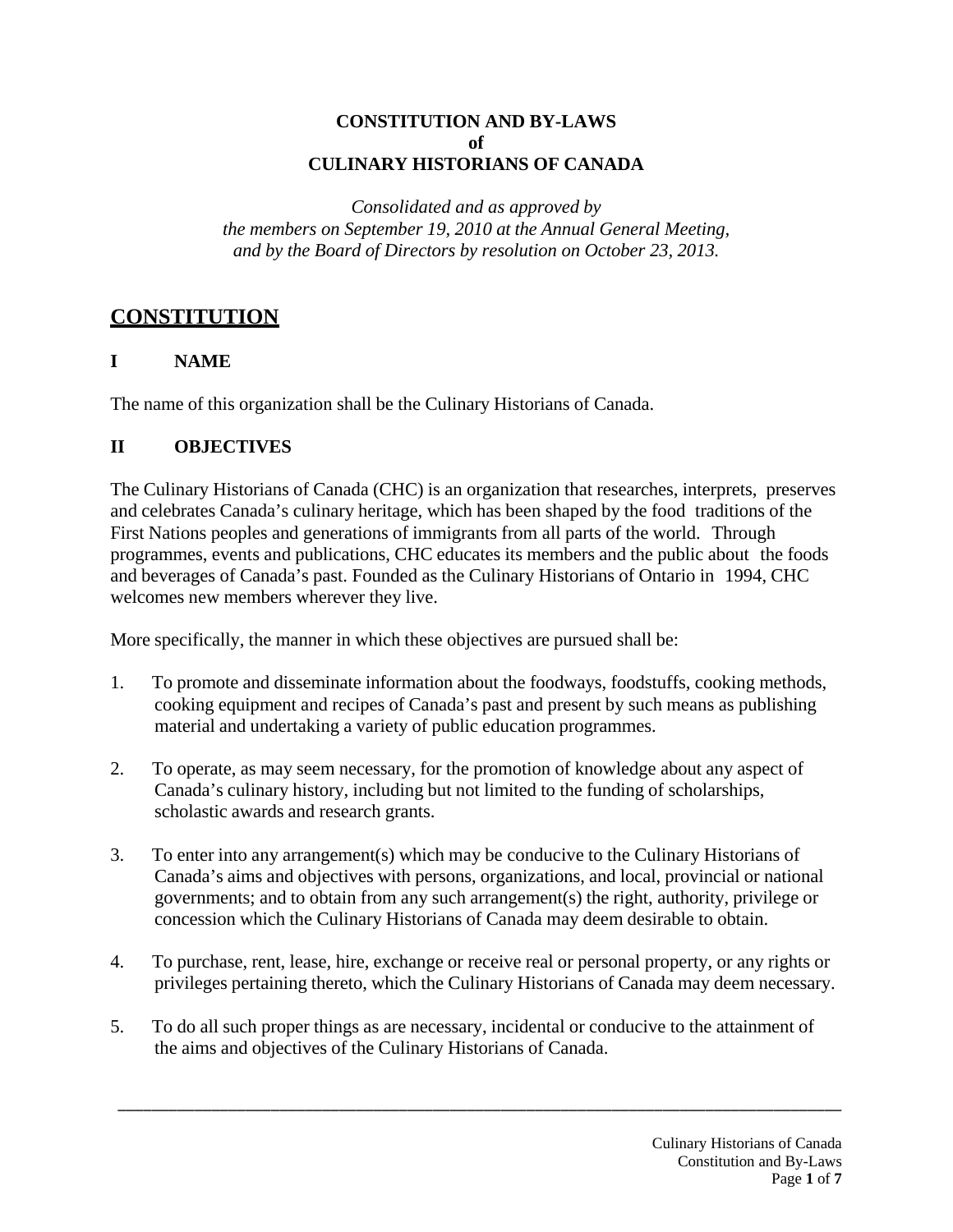### **III MEMBERSHIP**

Membership in the Culinary Historians of Canada shall be open to any person interested in culinary history, and such persons shall be enrolled as members upon the receipt of the application form and fee in accordance with the By-Laws of the Culinary Historians of Canada. Categories of membership and associated fees may be established by the Board of the Culinary Historians of Canada, as it may deem necessary, according to the By-Laws.

### **IV EXECUTIVE OFFICERS & DIRECTORS**

The Executive Officers shall consist of a Past President (when applicable), a President, a Vice-President, a Treasurer and a Secretary, who each shall be elected for a term of two (2) years at a general meeting called for that purpose. The Executive Officers form the Executive Committee of the Board of Directors.

The Board of Directors shall consist of the Executive Officers and the Chairs of the Membership and Programme Committees, and the Co-Chairs of the Communications/Electronic Resources and Communication/Publications Committees, and the Chairs of such other standing committees as may be appointed by the Executive Committee from time to time.

No person may hold more than one executive position concurrently. Executive Officers may stand for re-election.

## **V BY-LAWS**

By-Laws shall be established and set forth as may be required, but additional By-Laws are not permitted nor shall any By-Law be established or amended unless in accordance with the constitution of the Culinary Historians of Canada. By-Laws may be introduced, revised, altered or amended only upon notice being given to the membership at least thirty (30) days prior to the Annual General Meeting or such special meeting as may be called to deal with the matter. The quorum at such meetings shall be defined in the by-laws. A vote of two-thirds (2/3) of the membership present at the meeting, or absent and voting by ballot or proxy, shall be required to establish, revise or amend any By-Law.

# **VI AMENDMENTS TO THE CONSTITUTION**

The constitution of the Culinary Historians of Canada may be revised, amended or altered only upon due notice given to the membership not less than thirty (30) days prior to the Annual General Meeting or such special meeting as may be called to consider the matter. A vote of twothirds (2/3) of the membership present, or absent and voting by ballot or proxy, shall be required to pass any revision or amendment. All proposed amendments shall be submitted in writing to the Secretary of the Board.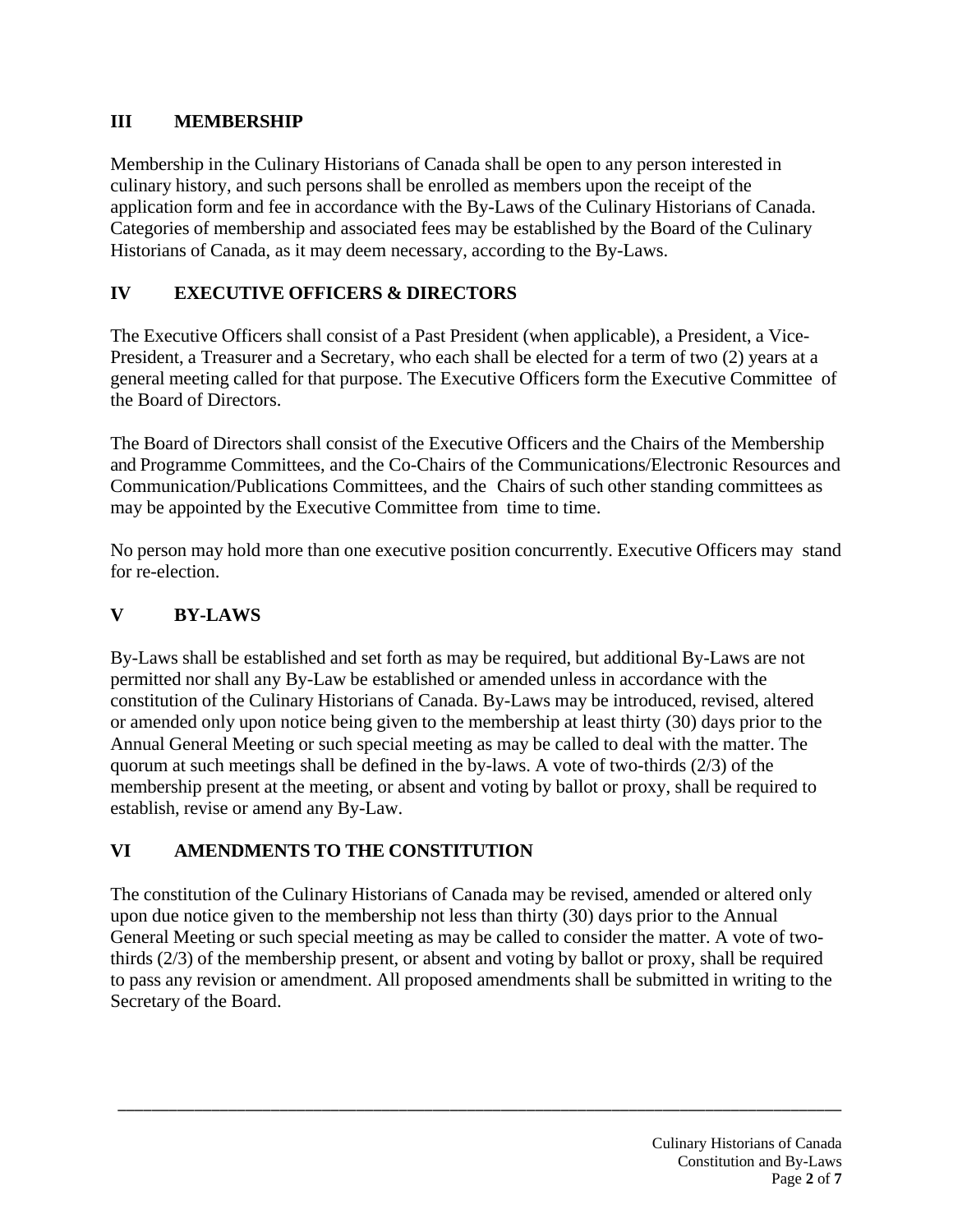# **BY-LAWS**

#### **I MEMBERSHIP**

- a. There shall be three (3) categories of memberships in the Culinary Historians of Canada.
	- 1) Individual membership. Entitles member to a vote at the Annual General Meeting and other Meetings of the Culinary Historians of Canada, entrance to events at the members' rate and a subscription to the newsletter.
	- 2) Household or Institutional membership. Entitles two individuals living at the same address or two staff (paid or volunteer) of a member institution one vote at the Annual General Meeting and other Meetings of the Culinary Historians of Canada, one subscription to the newsletter and entrance to events at the members' rate.
	- 3) Honorary membership. To be granted by the Culinary Historians of Canada in recognition of exemplary service to the Culinary Historians of Canada or for excellence in the field of culinary history. There shall be no requirement to pay fees. Entitles member to a vote at the Annual General Meeting and other Meetings of the Culinary Historians of Canada, entrance to events at the members' rate & a complimentary subscription to the newsletter.
- b. Membership fees shall be due annually and payable to the Treasurer upon receipt of the application form or membership renewal form. An individual, household or institution ceases to be a member in good standing if the fee is not paid ten (10) weeks after receipt of the renewal notice. Individual, household and institutional fees may be waived at the discretion of the Board.
- c. All categories of membership shall be entitled to full voting privileges with the exception of household or institutional memberships for which only one (1) designated individual shall be entitled to vote. Households or institutions must designate the voting individual to the Secretary at the beginning of each meeting.
- d. A member of the Culinary Historians of Canada may resign their membership at any time by submitting a resignation in writing, but no refund of fees shall be made.
- e. An individual, household or institution may be removed from the membership of the Culinary Historians of Canada by a vote of the majority of the Board of Directors, or by a vote of the majority of the membership present at a Special Meeting called at the written request of at least six (6) members in good standing of the Culinary Historians of Canada.

### **II DUTIES OF EXECUTIVE OFFICERS**

a. Past President. The departing President serves as the Past President and is an ex- officio, non-voting member of the Executive Committee and Board of Directors for a period of two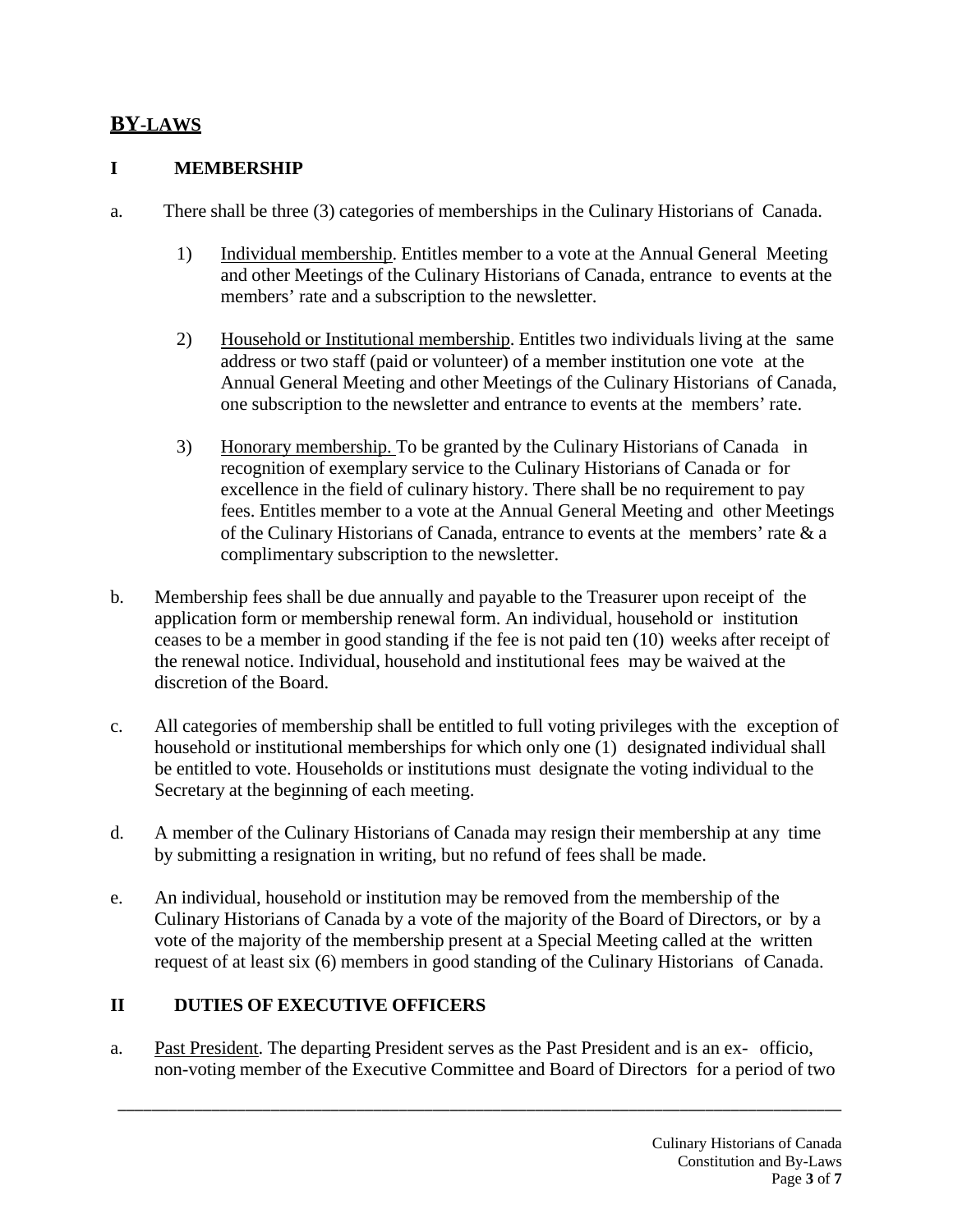(2) years. The Past President may continue to serve for an additional period of two (2) years if the serving President is re-elected.

- b. President. The President is the chief executive officer of the Culinary Historians of Canada and as such fosters the overall welfare and acts as the main spokesperson of the organization. The duties shall include:
	- Presiding at all Board of Directors and Executive Committee meetings.
	- Presiding at the Annual General Meeting and reporting to the membership at least annually on the activities of the Culinary Historians of Canada.
	- Appointing members of committees and delegates not otherwise provided for in the By-Laws.
	- Acting as an ex-officio member of all committees.
	- Becoming the Past President at the end of the term as President, unless re- elected.
- c. Vice-President. The Vice-President is the assistant to the President, and acts as the President's deputy in the President's absence. The Vice-President may be deputized by the Board to assume special duties and leadership for special projects. The Vice-President may choose to stand for President, but does not automatically become President at the next election.
- d. Treasurer. The Treasurer shall be responsible for the safekeeping of the financial assets of the Culinary Historians of Canada. The duties shall include:
	- Maintaining adequate financial records.
	- Depositing all monies received by him/her with a reliable banking company in the name of the Culinary Historians of Canada.
	- Paying expenses as required.
	- Obtaining executive approval for all disbursements in excess of one hundred (100) dollars.
	- Collecting the membership annual fees.
	- Submitting an Annual Financial Report for the approval of the membership at the Annual General Meeting.
- e. Secretary. The Secretary shall be responsible for the official record keeping of the Culinary Historians of Canada. The duties shall include:
	- Writing and answering official correspondence of the Board of Directors and Executive Committee, as directed by the Board or Executive Committee.
	- Recording the minutes of Board of Directors and Executive Committee meetings, the Annual General Meeting and special meetings called by the Board.
	- Maintaining the official records and archives of the Culinary Historians of Canada.
- f. Executive Approval. The Past President, President, Vice-President, Treasurer and Secretary shall constitute the Executive Committee of the Board. On matters requiring executive approval, at least three (3) members of the Executive Committee, including the President, shall be consulted. In the case of a tie vote, the President shall have the deciding vote. As an ex-officio member of the Executive Committee the Past President does not vote.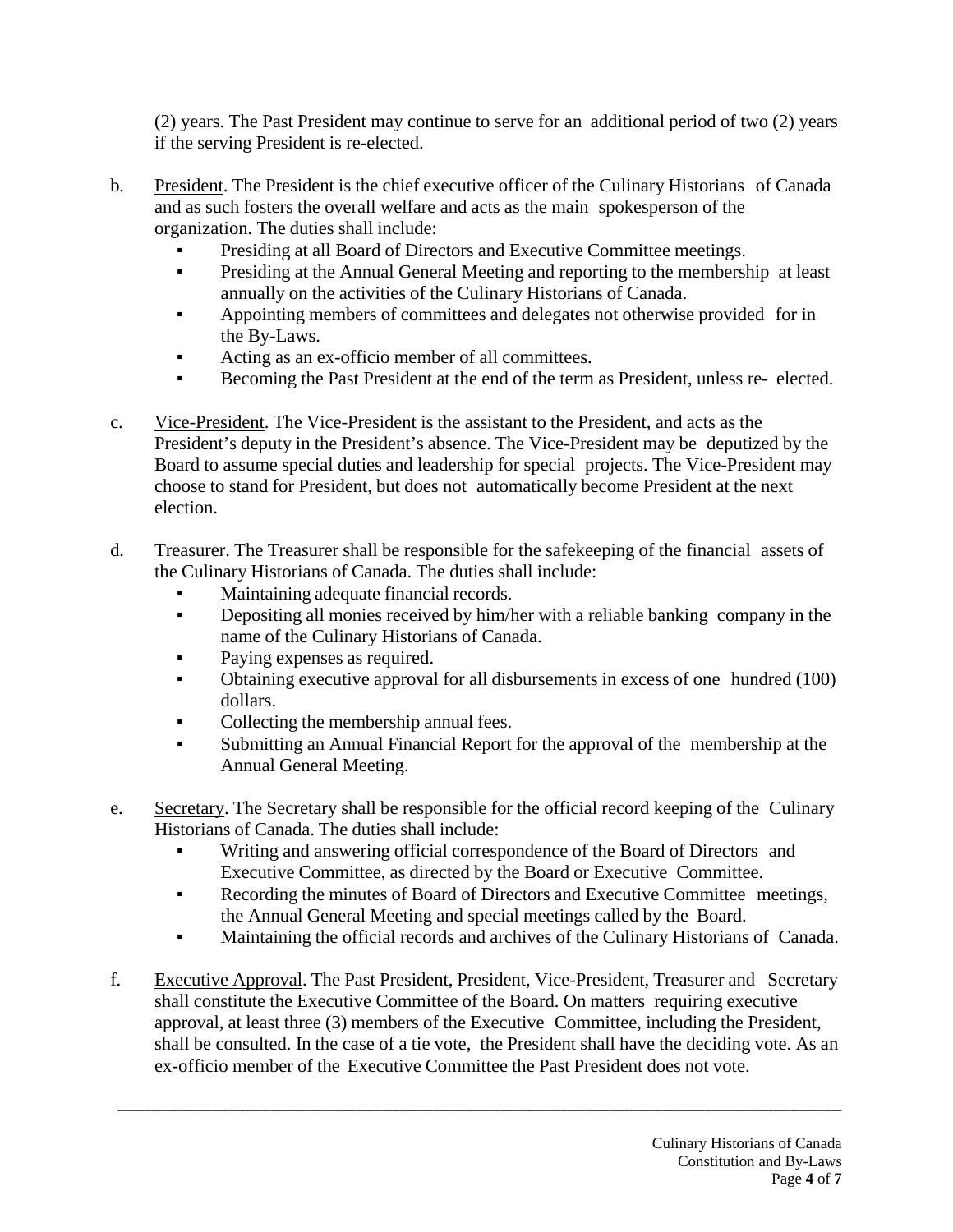g. Officers' Duties. The duties of each officer are further explicated in the Policies and Procedures Document of the Culinary Historians of Canada.

## **III MEETINGS**

- a. Board Meetings of the Culinary Historians of Canada.
	- There shall be no fewer than three  $(3)$  Meetings of the Board of Directors in any fiscal year.
	- Meetings shall be held on dates and in places determined by the Executive Committee.
	- Meeting notices shall be circulated by the Secretary to Board members at least fifteen (15) days in advance of each regular or special Board meeting.
	- Five (5) Board members, including three (3) members of the Executive Committee, shall constitute a quorum, unless there are five (5) or fewer members of the Board at any time, in which case three (3) members of the Board, including two (2) members of the Executive Committee, shall constitute a quorum.
	- If a majority of the Board of Directors consent thereto, generally or in respect of a particular meeting, a Director may participate in a meeting of the Board or of a committee of the Board by means of such conference telephone or other communication facilities as permit all persons participating in the meeting to hear each other. A Director participating in such a meeting by such means is deemed to be present at the meeting.
	- A resolution in writing or in electronic format, signed by a majority of those entitled to vote on that resolution at a Board meeting or Executive Committee meeting, shall be as valid as if it had been passed at such a meeting. A verifiable electronic message shall be considered as equivalent to a signature for the purposes of voting on such a resolution.
- b. The Annual General Meeting of the Culinary Historians of Canada.
	- Shall be held in September of each year, unless otherwise designated by the Executive Committee, and shall be held no later than fifteen (15) months after the previous meeting.
	- Meeting notices shall be circulated to the membership at least thirty  $(30)$  days prior to the meeting.
	- Ten (10) members in good standing shall constitute a quorum.
- c. Special Meetings of the Culinary Historians of Canada.
	- Shall be called upon the written request to the Secretary by  $six(6)$  members in good standing of the Culinary Historians of Canada.
	- Must be held within thirty  $(30)$  days of the receipt of the request.
	- Special meetings may be called by the Executive at any time with fifteen (15) days notice to the membership.
	- Ten (10) members in good standing shall constitute a quorum.
- d. The Annual General Meeting, Board Meetings and other formal meetings that may be called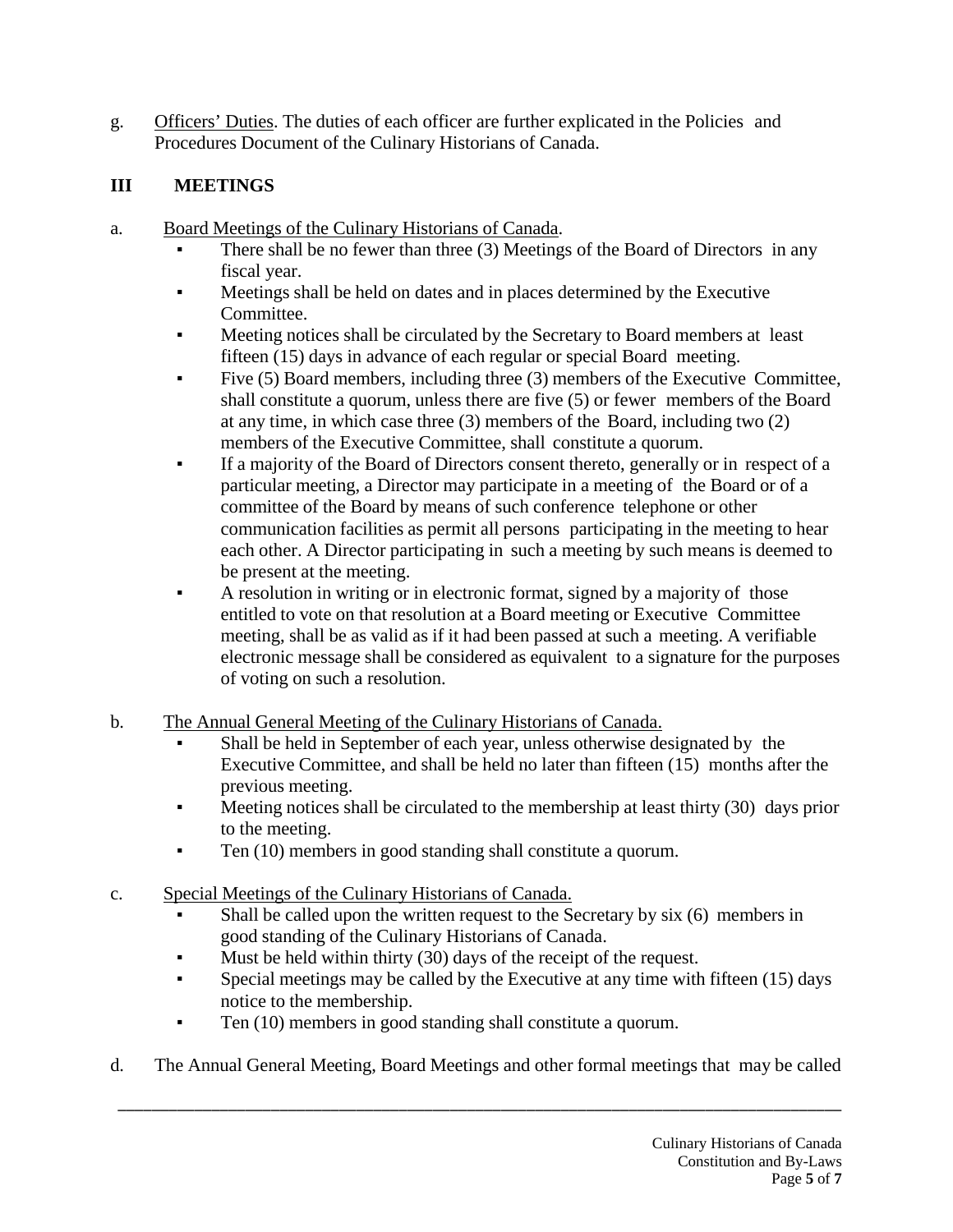from time to time shall follow the accepted form described in *Robert's Rules of Order*.

- e. Any notice required to be sent to any Member or Director or person who has been appointed to conduct a review engagement shall be provided by telephone, delivered personally, or sent by prepaid mail, facsimile, email or other electronic means to any such Member or Director at their latest address as shown in the records of the Corporation and to the person who has been appointed to conduct a review engagement at its business address, or if no address be given then to the last address of such Member or Director known to the secretary; provided always that notice may be waived or the time for the notice may be waived or abridged at any time with the consent in writing of the person entitled thereto.
- f. No error or accidental omission in giving notice of any Board meeting or any Members' meeting shall invalidate the meeting or make void any proceedings taken at the meeting.

### **IV COMMITTEES**

- a. The Chairs of the Membership, the Programme, the Communications/Electronic Resources and the Communication/Publications Committees, and the Chairs of such other standing committees as may be appointed by the Executive Committee from time to time shall be members of the Board of Directors.
- a. Other committees, standing or special, may be appointed by the Executive Committee from time to time in accordance with the objectives, or as directed by a majority of the membership of the Culinary Historians of Canada present at a general or special meeting.
- b. Chairs of the standing or special committees are appointed by the Executive Committee. Chairs may resign by submitting written notice. Chairs may be removed by a vote of the majority of the Executive Committee.
- c. Members of each committee shall be appointed by the Executive Committee upon the recommendation of the Chair of that committee. Unless otherwise indicated by the Board, each committee shall have no fewer than two (2) members and no more than twelve (12) members, including the Chair. The Chair of a committee may, without approval of the Executive Committee, create one or more sub- committees, from time to time, to undertake specific projects within the purposes of the committee, and dissolve such sub-committees when such projects are completed.
- d. Members of each committee may be removed at the recommendation of the Chair of that committee by a vote of the majority of the Executive Committee.
- e. The Chairs of the standing committees shall serve on the Board of Directors and shall each have one vote in Board matters. The Chairs of special committees shall not serve on the Board of Directors, but will report to the Board.